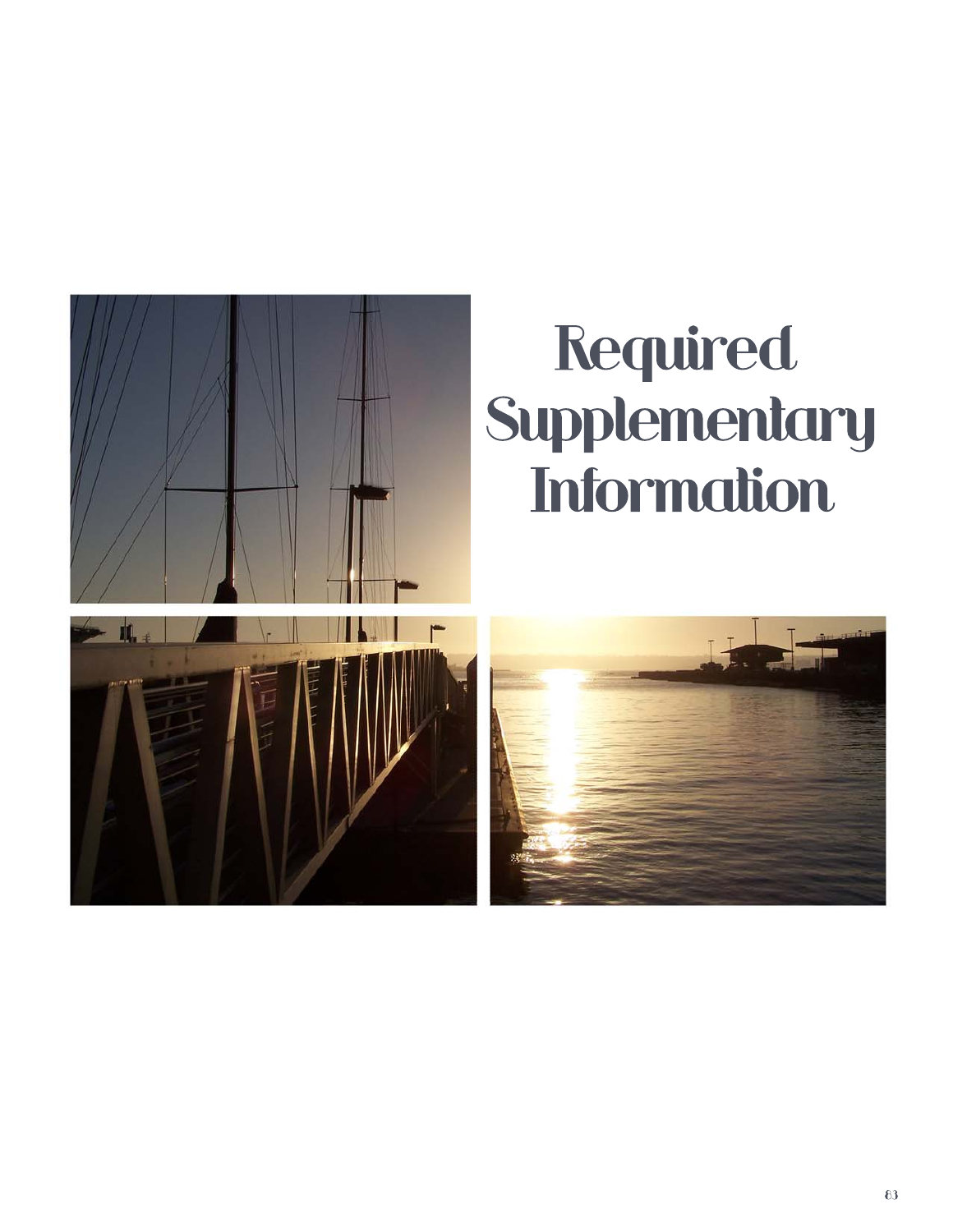### **SCHEDULE OF REVENUES, EXPENDITURES, AND CHANGES IN FUND BALANCE-BUDGET AND ACTUAL General Fund**

**For the Year Ended June 30, 2009 (In Thousands)**

|                                                                    | <b>Original Budget</b> | <b>Final Budget</b> | <b>Actual</b>  |
|--------------------------------------------------------------------|------------------------|---------------------|----------------|
| Revenues:                                                          |                        |                     |                |
| Taxes                                                              | 5<br>938,440           | 938,440             | 930,584        |
| Licenses, permits and franchise fees                               | 37,306                 | 35,967              | 35,838         |
| Fines, forfeitures and penalties                                   | 52,755                 | 52,954              | 56,252         |
| Revenue from use of money and property                             | 31,548                 | 31,548              | 28,396         |
| Aid from other governmental agencies:                              |                        |                     |                |
| <b>State</b>                                                       | 965,544                | 954,576             | 878,902        |
| Federal                                                            | 783,155                | 815,147             | 729,675        |
| Other                                                              | 90,036                 | 94,147              | 134,026        |
| Charges for current services                                       | 280,550                | 281,386             | 282,151        |
| Other revenue                                                      | 38,973                 | 40,312              | 61,847         |
| <b>Total revenues</b>                                              | 3,218,307              | 3,244,477           | 3,137,671      |
| Expenditures:                                                      |                        |                     |                |
|                                                                    |                        |                     |                |
| Current:                                                           |                        |                     |                |
| General government:                                                | 34,568                 | 35,935              | 31,646         |
| Assessor/recorder/county clerk - finance<br>Auditor and controller | 29,914                 | 30,537              | 26,966         |
|                                                                    |                        | 7,690               |                |
| Auditor and controller - information technology mgt services       | 7,570                  | 1,431               | 7,406<br>1,135 |
| Board of supervisors district #1                                   | 1,231                  |                     |                |
| Board of supervisors district #2                                   | 1,303                  | 1,303               | 1,160          |
| Board of supervisors district #3                                   | 1,189                  | 1,258               | 1,225          |
| Board of supervisors district #4                                   | 1,155                  | 1,356               | 986            |
| Board of supervisors district #5                                   | 1,335                  | 1,535               | 1,212          |
| Board of supervisors general office                                | 1,222                  | 1,223               | 1,147          |
| CAC major maintenance                                              | 2,783                  | 2,783               | 1,536          |
| Chief Administrative office - legislative and administrative       | 4,758                  | 4,855               | 4,381          |
| Civil service commission                                           | 617                    | 629                 | 563            |
| Clerk of the board of supervisors - legislative and administrative | 3,254                  | 3,361               | 2,916          |
| Clerk of the board of supervisors - property management            | 3,772                  | 3,772               | 3,176          |
| Community enhancement                                              | 3,420                  | 3,420               | 3,389          |
| Community projects                                                 | 12,005                 | 10,051              | 8,724          |
| Community services                                                 | 11,803                 | 14,179              | 5,021          |
| Contributions to capital outlay                                    | 161                    | 161                 |                |
| County counsel                                                     | 21,897                 | 22,630              | 21,187         |
| County technology office                                           | 10,186                 | 10,281              | 8,757          |
| Countywide general expense                                         | 76,500                 | 93,365              | 19,263         |
| Financing and general government - legislative and administrative  | 36,379                 | 36,437              | 3,000          |
| Financing and general government - other general                   | 15,674                 | 15,674              | 7,056          |
| Health and human services - legislative and administrative         | 431                    | 431                 | 470            |
| Human resources - other general government                         | 4,251                  | 4,352               | 4,067          |
| Human resources - personnel                                        | 18,450                 | 18,780              | 16,346         |
| Land use and environment - legislative and administrative          | 5,860                  | 5,415               | 3,863          |
| Public safety - legislative and administrative                     | 21,690                 | 17,104              | 10,795         |
| Registrar of voters                                                | 25,509                 | 31,686              | 21,010         |
| Treasurer/tax collector                                            | 18,741                 | 19,094              | 18,471         |
| Total general government                                           | 377,628                | 400,728             | 236,874        |

**(Continued)**

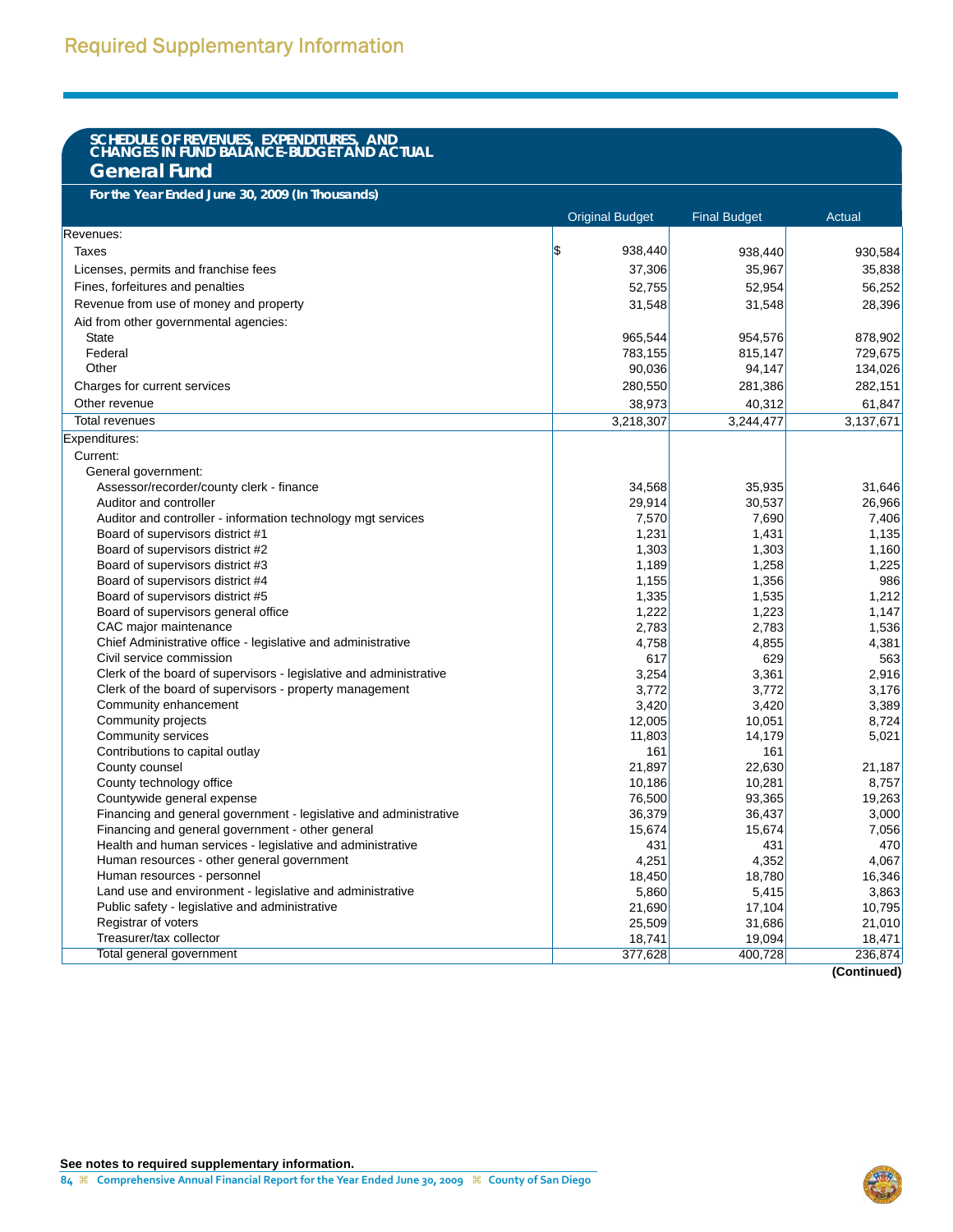#### **SCHEDULE OF REVENUES, EXPENDITURES, AND CHANGES IN FUND BALANCE-BUDGET AND ACTUAL General Fund For the Year Ended June 30, 2009 (In Thousands) (Continued)** Original Budget Final Budget Actual Public protection: Agriculture weights and measures 15,440 17,072 15,440 Agriculture weights and measures - sealer 2,518 2,518 2,724 2,724 2,518 Alternate public defender 15,591 15,591 15,591 15,591 15,591 15,591 15,591 15,591 Assessor/recorder/county clerk - other protection 22,236 22,236 22,232 18,612 Child support 48,275 49,597 47,131 Citizens law enforcement review board 550 566 403 Contributions for trial courts 74,322 75,422 71,393 Defense attorney/contract administration by the contract administration by the contract administration by the contract administration by the contract administration by the contract administration by the contract administra Department of animal services 14,122 14,332 13,572 District attorney-judicial 134,626 136,410 134,626 Grand jury 731 731 651 LAFCO administration and the protection of the control of the control of the control of the control of the control of the control of the control of the control of the control of the control of the control of the control of Land use and environment - other protection 1,067 1,067 1,067 1,067 1,067 1,067 1,067 955 Medical examiner 7,987 8,214 8,028 Office of emergency services and the services of emergency services and the service of emergency services and the service of emergency services and the service of emergency services and the service of emergency services an Planning and land use - fire protection 16,819 16,819 16,819 16,819 Planning and land use - other protection 28,797 23,818 Probation - adult detention 3,920 3,920 3,920 3,920 3,920 Probation - detention and correction 112,749 112,749 111,931 107,462 Probation - juvenile detention 44,269 43,808 40,932 Probation - police protection 2,178<br>Public defender 1,902 2,178<br>
2,53,532 2,178<br>
2,55.683 Public defender 53,532 57,289 55,683 Public safety - judicial 8 8 Public works, flood control, soil and water, general 13,088 13,088 13,782 3,071 Public works, general - other protection 10,759 1,541 1,541 1,541 1,541 1,559 10,759 1,554 Sheriff - adult detention 198,881 200,920 202,560 202,560 202,560 202,560 202,560 202,560 202,560 202,560 202,560 202,560 202,560 202,560 202,560 202,560 202,560 202,560 202,560 202,560 202,560 202,560 202,560 202,560 202, Sheriff - detention and correction and correction and the state of the state of the state of the state of the state of the state of the state of the state of the state of the state of the state of the state of the state of Sheriff - other protection 2,358 2,358 2,358 Sheriff - police protection 327,032 357,731 327,032 Total public protection 1,126,903 1,191,346 1,238,526 1,126,903 Public ways and facilities: Public Works, Dept of Gen 289 and the contract of the contract of the contract of the contract of the contract of the contract of the contract of the contract of the contract of the contract of the contract of the contract Public works, general - public ways 608 663 663 301 Total public ways and facilities 1,659 1,835 690 Health and sanitation: Environmental health  $37,182$   $38,642$   $34,742$ Health and human services agency - California children services 19,414 19,339 19,414 19,339 Health and human services agency - drug and alcohol abuse services  $51,572$  51,572 51,597 45,828 Health and human services agency - health 89,977 88,977 88,977 90,225 84,786 Health and human services agency - health administration <br>
Health and human services agency - medical care **147,379** 147,379 147,701 147,701 140,011 Health and human services agency - medical care 147,379 147,379 147,379 147,701 140,011 Health and human services agency - mental health 313,774 313,774 313,775 313,775 Public works, general - sanitation 6.207 5.207 5.207 5.207 5.207 5,207 5.207 5.207 5.207 5.207 5.207 5.207 5.207 5.207 5.207 5.207 5.207 5.207 5.207 5.207 5.207 5.207 5.207 5.207 5.207 5.207 5.207 5.207 5.207 5.207 5.207 5 Total health and sanitation 630,633 **631,633 632,633 632,633 633 633 633 633 633 633 633 633 633 633 633 633 633 633 633 633 633 633 633 633 633 633 633 633 633 633**

**(Continued)**

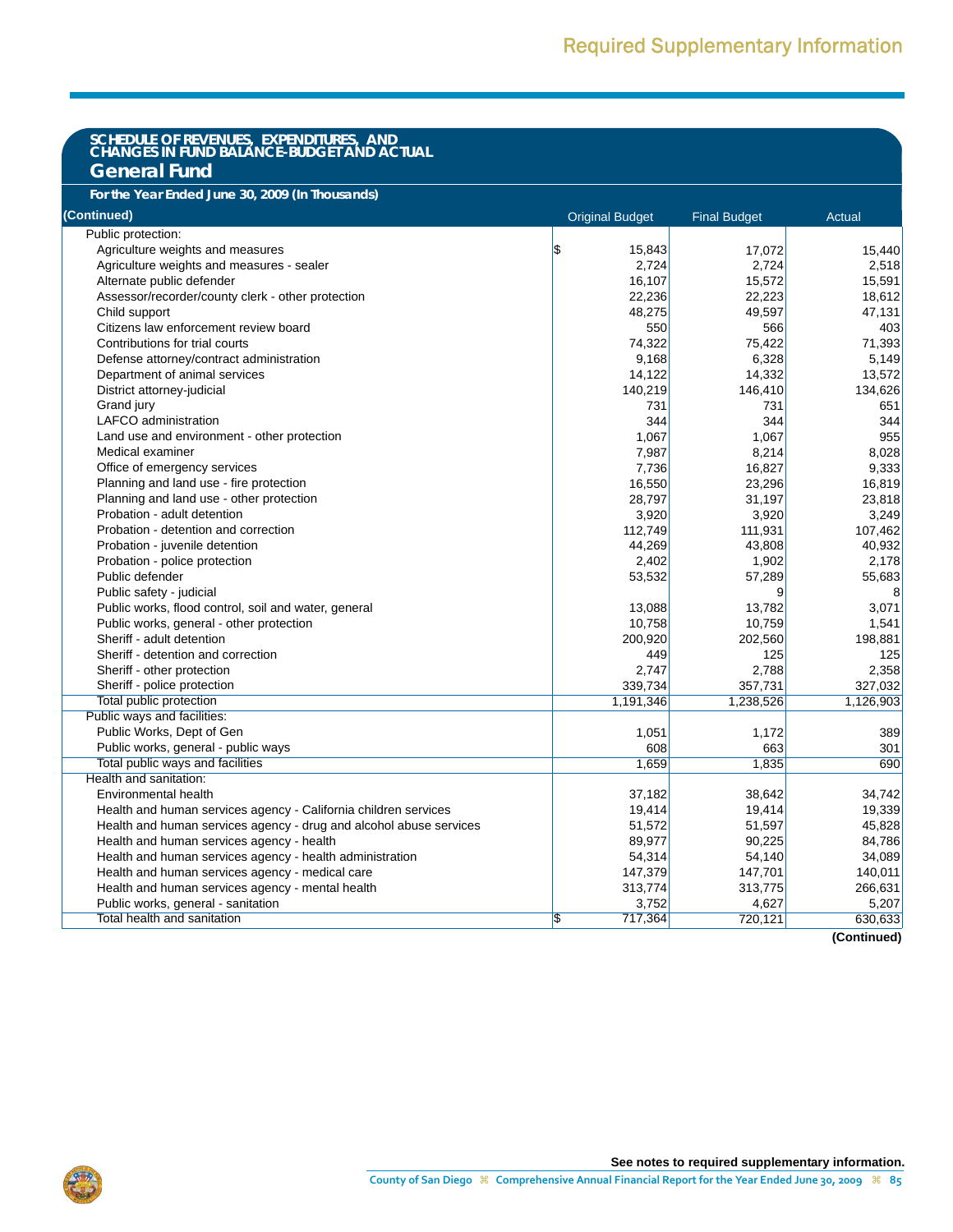#### **SCHEDULE OF REVENUES, EXPENDITURES, AND CHANGES IN FUND BALANCE-BUDGET AND ACTUAL General Fund**

**For the Year Ended June 30, 2009 (In Thousands)**

| the Tear Endoa sand cop Loop (in modernas)                |                                    |                     |            |
|-----------------------------------------------------------|------------------------------------|---------------------|------------|
| (Continued)                                               | <b>Original Budget</b>             | <b>Final Budget</b> | Actual     |
| Public assistance:                                        |                                    |                     |            |
| Health and human services agency - aid programs           | \$<br>46,768                       | 46,768              | 48,529     |
| Health and human services agency - other assistance       | 289,587                            | 289,243             | 282,665    |
| Health and human services agency - social administration  | 724,183                            | 724,618             | 688,088    |
| Health and human services agency - veterans' services     | 814                                | 814                 | 884        |
| <b>Housing Authority</b>                                  | 9,747                              | 10,545              | 9,252      |
| Probation - care of court wards                           | 9,723                              | 9,723               | 10,078     |
| Total public assistance                                   | 1,080,822                          | 1,081,711           | 1,039,496  |
| Education:                                                |                                    |                     |            |
| Farm and home advisor                                     | 1,032                              | 1,044               | 808        |
| Total education:                                          | 1,032                              | 1,044               | 808        |
| Recreation and cultural:                                  |                                    |                     |            |
| Parks and recreation                                      | 35,999                             | 36,375              | 29,274     |
| Total recreation and cultural:                            | 35,999                             | 36,375              | 29,274     |
| Contingency reserve                                       | 20,294                             | 20,294              |            |
| Capital outlay                                            | 16,944                             | 17,330              | 8,059      |
| Debt service:                                             |                                    |                     |            |
| Principal                                                 | 32,125                             | 32,125              | 32,125     |
| Interest and fiscal charges                               | 22,191                             | 22,191              | 12,255     |
| Total expenditures                                        | 3,497,404                          | 3,572,280           | 3,117,117  |
| Excess (deficiency) of revenues over (under) expenditures | (279, 097)                         | (327, 803)          | 20,554     |
| Other financing sources (uses):                           |                                    |                     |            |
| Sale of capital assets                                    |                                    |                     | 29         |
| Refunding bonds issued                                    |                                    | 443,515             | 443,515    |
| Payment to escrow agent/refunded bond                     |                                    | (441, 038)          | (441, 038) |
| Transfers in                                              | 275,926                            | 256,421             | 230,296    |
| Transfers out                                             | (467, 465)                         | (469, 302)          | (285, 232) |
| Total other financing sources (uses)                      | (191, 539)                         | (210, 404)          | (52, 430)  |
| Net change in fund balance                                | (470, 636)                         | (538, 207)          | (31, 876)  |
| Fund balance at beginning of year                         | 1,220,466                          | 1,220,466           | 1,220,466  |
| Increase (decrease) in                                    |                                    |                     |            |
| Reserve for inventories                                   |                                    | 1,448               | 1,448      |
| Fund balance at end of year                               | $\overline{\mathbf{3}}$<br>749,830 | 683,707             | 1,190,038  |

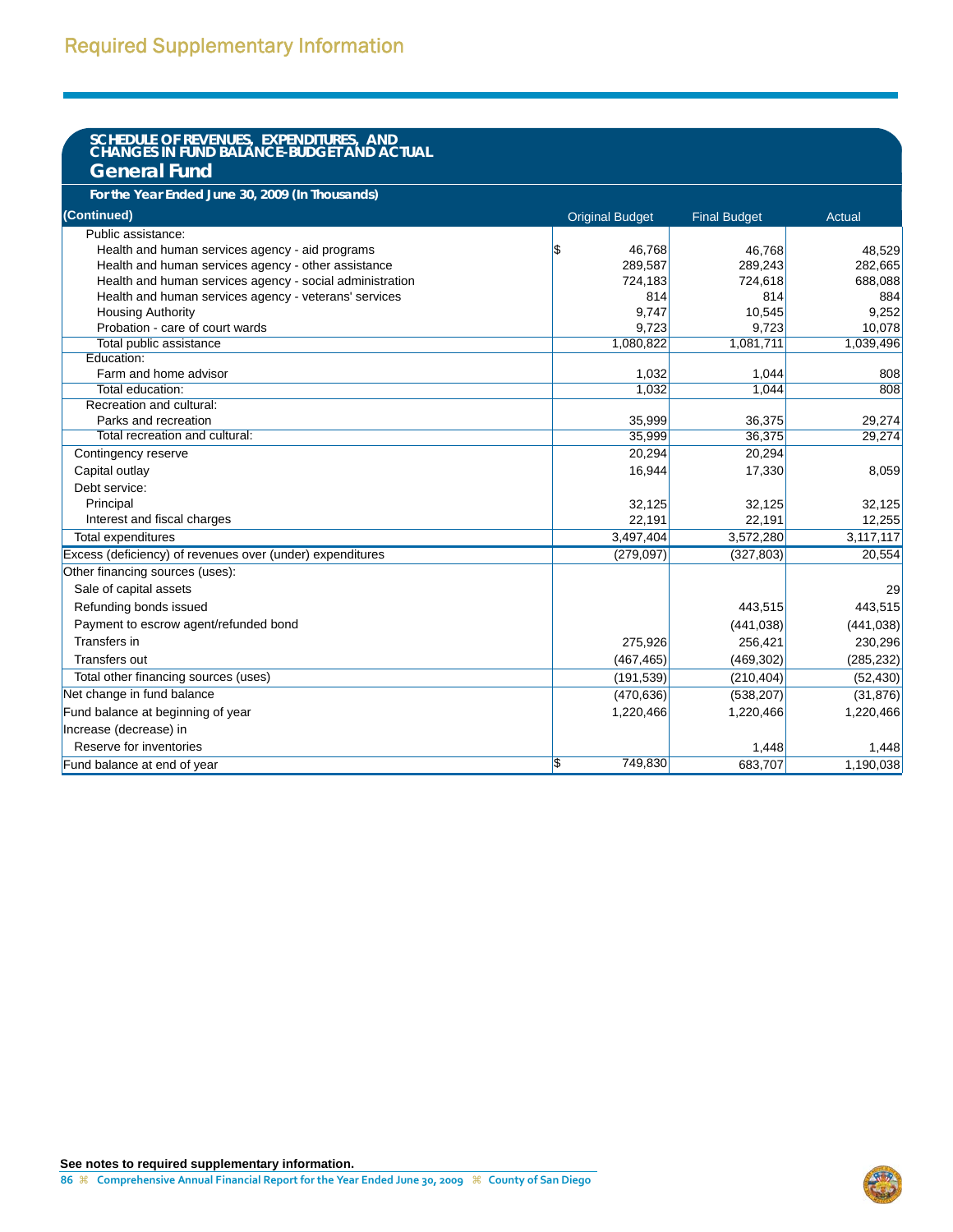| SCHEDULE OF REVENUES, EXPENDITURES, AND<br>CHANGES IN FUND BALANCE-BUDGET AND ACTUAL<br><b>Public Safety Fund</b> |                        |                     |            |
|-------------------------------------------------------------------------------------------------------------------|------------------------|---------------------|------------|
| For the Year Ended June 30, 2009 (In Thousands)                                                                   |                        |                     |            |
|                                                                                                                   | <b>Original Budget</b> | <b>Final Budget</b> | Actual     |
| Revenues:                                                                                                         |                        |                     |            |
| Aid from other governmental agencies:                                                                             |                        |                     |            |
| <b>State</b>                                                                                                      | 235,919                | 235,919             | 195,511    |
| Total revenues                                                                                                    | 235,919                | 235,919             | 195,511    |
| Excess (deficiency) of revenues over (under) expenditures                                                         | 235,919                | 235,919             | 195,511    |
| Other financing sources (uses):                                                                                   |                        |                     |            |
| Transfers out                                                                                                     | (239,904)              | (239,904)           | (195,965)  |
| Total other financing sources (uses)                                                                              | (239,904)              | (239,904)           | (195, 965) |
| Net change in fund balance                                                                                        | (3,985)                | (3,985)             | (454)      |
| Fund balance at beginning of year                                                                                 | 4,103                  | 4,103               | 4,103      |
| Fund balance at end of year                                                                                       | 118                    | 118                 | 3,649      |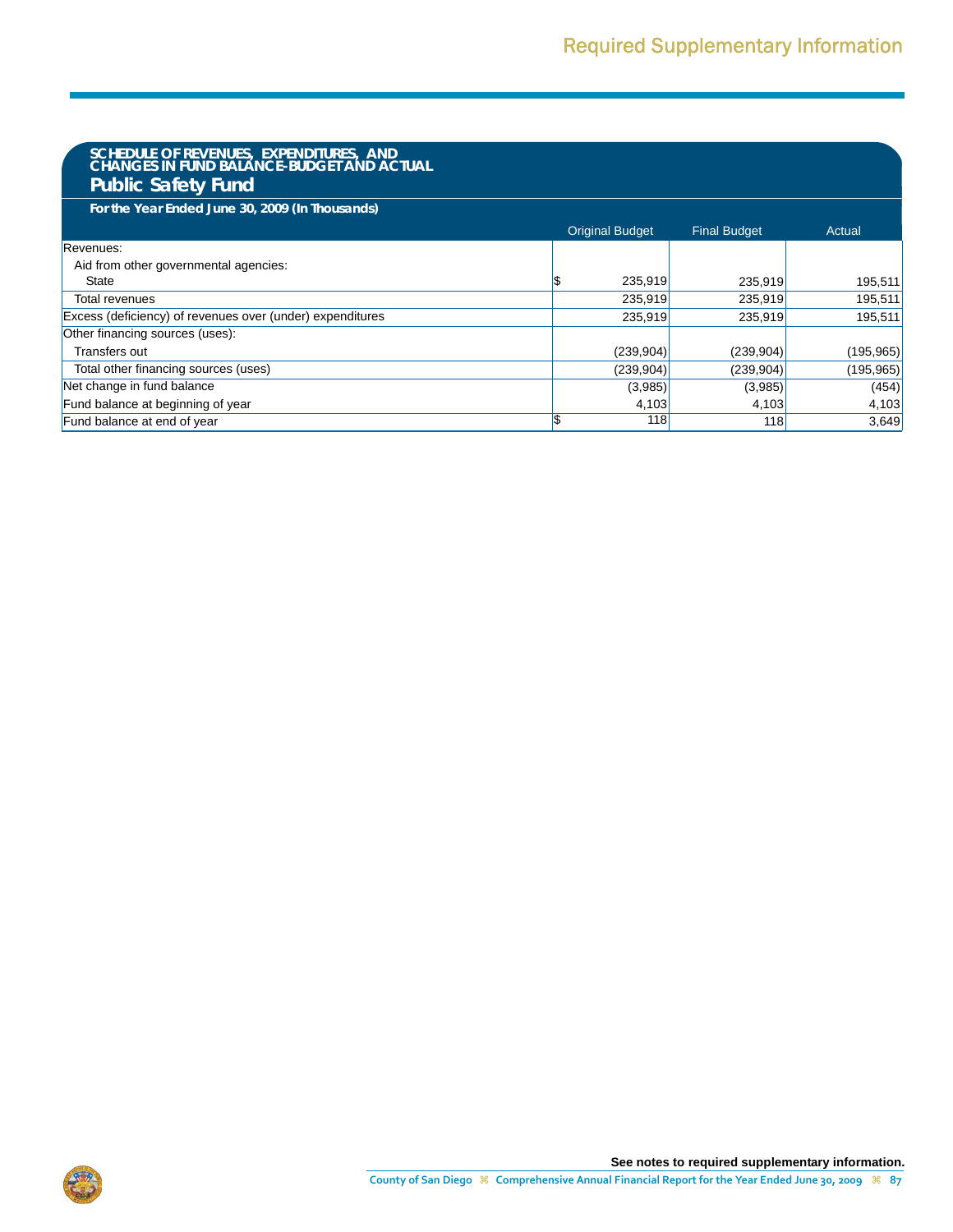#### **SCHEDULE OF REVENUES, EXPENDITURES, AND CHANGES IN FUND BALANCE-BUDGET AND ACTUAL Tobacco Endowment Fund**

| For the Year Ended June 30, 2009 (In Thousands)           |                        |                     |           |
|-----------------------------------------------------------|------------------------|---------------------|-----------|
|                                                           | <b>Original Budget</b> | <b>Final Budget</b> | Actual    |
| Revenues:                                                 |                        |                     |           |
| Revenue from use of money and property                    | \$                     |                     | 22,831    |
| Total revenues                                            |                        |                     | 22,831    |
| Expenditures:                                             |                        |                     |           |
| Current:                                                  |                        |                     |           |
| General government:                                       |                        |                     |           |
| <b>Tobacco Settlement</b>                                 | 3,300                  | 3,300               |           |
| Total general government                                  | 3,300                  | 3,300               |           |
| Total expenditures                                        | 3,300                  | 3,300               |           |
| Excess (deficiency) of revenues over (under) expenditures | (3,300)                | (3,300)             | 22,831    |
| Other financing sources (uses):                           |                        |                     |           |
| Transfers out                                             | (24,200)               | (24,200)            | (24, 200) |
| Total other financing sources (uses)                      | (24,200)               | (24, 200)           | (24,200)  |
| Net change in fund balance                                | (27,500)               | (27,500)            | (1,369)   |
| Fund balance at beginning of year                         | 428,374                | 428,374             | 428,374   |
| Fund balance at end of year                               | \$<br>400,874          | 400,874             | 427,005   |